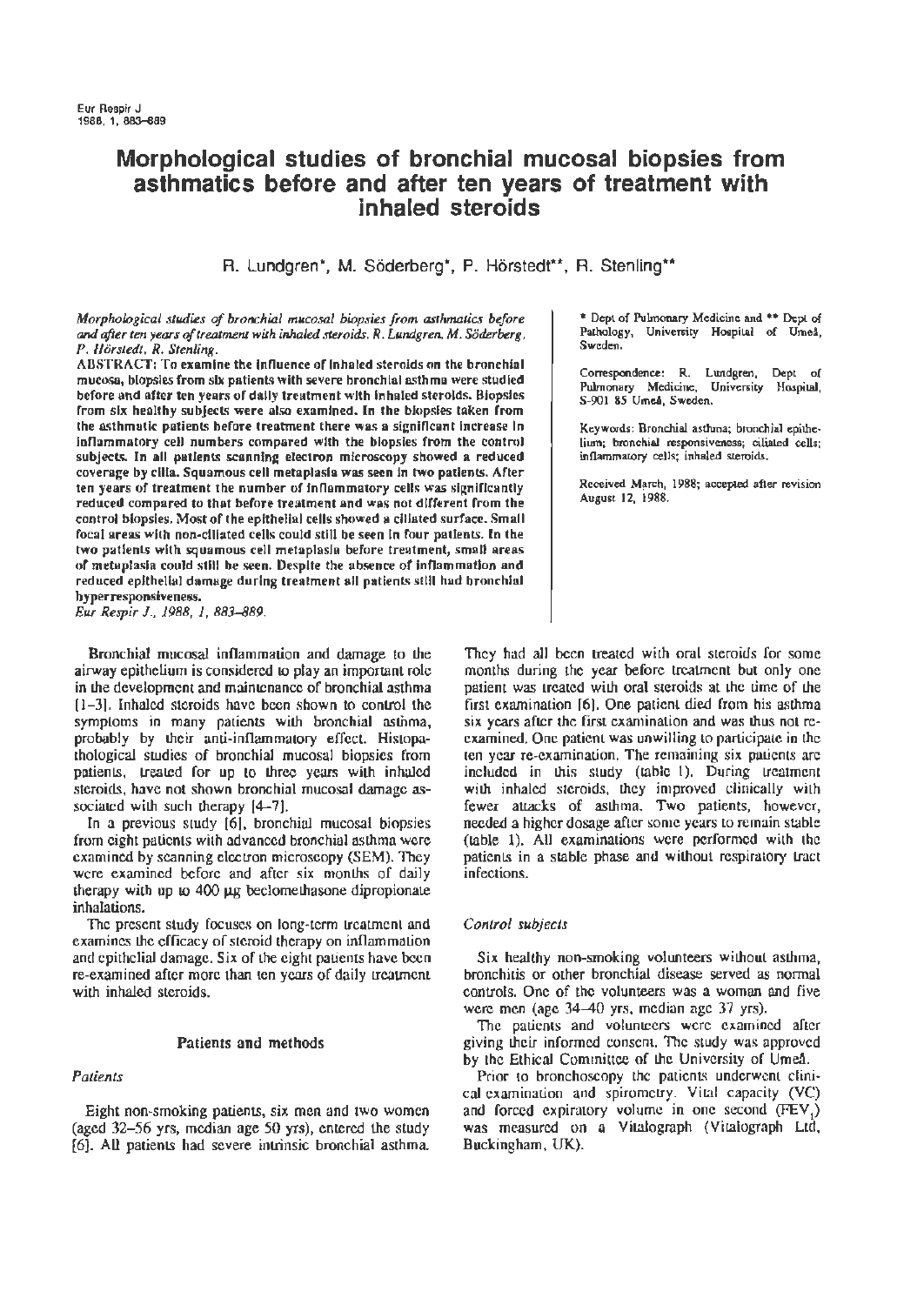Table 1. - Vital capacity and forced expiratory volume before and after ten years of treatment with inhaled steroids

| Patient   | Sex | Age<br>yrs | Before treatment |                  | After 10 yrs of treatment |                |                                                         | Treatment (at last examination)                                                                                                            |
|-----------|-----|------------|------------------|------------------|---------------------------|----------------|---------------------------------------------------------|--------------------------------------------------------------------------------------------------------------------------------------------|
|           |     |            | VC<br>ı          | FEV <sub>1</sub> | VС                        | $FEV_1$        | $\tfrac{\text{PC}_{20}}{\text{mg}\cdot \text{ml}^{-1}}$ |                                                                                                                                            |
| ER        | M   | 45         | 4.80<br>(5.24)   | 1.55<br>(4.14)   | 3.85<br>(5.02)            | 1.95<br>(3.78) | 0.06                                                    | $T$ 7.5 mgx2; S inh as req.<br>Bud inh 400 µgx2 last 4 yrs (BD 200 µgx2<br>first $6$ years)                                                |
| SS        | M   | 58         | 4.40<br>(5.06)   | 2.45<br>(3.75)   | 3.30<br>(4.84)            | 2.00<br>(3.38) | 0.13                                                    | S 4 mgx2; The 300 mgx2; S inh as req<br>$BD$ 200 $\mu$ gx2                                                                                 |
| EH        | F   | 42         | 3.75<br>(3.83)   | 2.30<br>(3.18)   | 3.15<br>(3.59)            | 2.00<br>(2.87) | 0.30                                                    | T 7.5 mgx2; The 300 mgx2; S inh as req<br>BD 100-200 µgx2                                                                                  |
| IH        | F   | 63         | 2.45<br>(2.85)   | 1.70<br>(2.21)   | 2.20<br>(2.60)            | 1.50<br>(1.97) | 0.19                                                    | S 4 mgx2; S inh as req<br><b>BD100</b> µgx2                                                                                                |
| <b>BM</b> | M   | 63         | 2.65<br>(5.85)   | 2.00<br>(4.48)   | 4.70<br>(5,63)            | 3.20<br>(3.85) | 0.30                                                    | $T$ 7.5 mgx2; The 270 mgx2; S inh as req<br>Pred 10 mg every other day; Bud inh 400-800<br>$\mu$ gx2 last 6 yrs (BD100 $\mu$ gx2-4 before) |
| <b>BO</b> | M   | 42         | 5.40<br>(5.20)   | 3.00<br>(4.48)   | 4,46<br>(4.98)            | 3.00<br>(3.81) | 1.50                                                    | S 2 mgx2; The 270 mgx2; S inh as req<br>BD 100 µgx2                                                                                        |

Numbers within brackets: predicted normal values; VC: vital capacity; FEV<sub>1</sub>: forced expiratory volume in one second; PC<sub>20</sub>: concentration of methacholine chloride causing a 20% fall in FEV<sub>1</sub>; T: terbutaline tablets (slow release); S: salbutamol tablets; The: theophylline tablets (slow release); Pred: prednisolone tablets; *S* inh as req: salbulamol inhalations as required; BD: beclomelhasonc dipropionate inhalations; Bud inh: budesonide inhalations;  $PC_{20}$ <0.25 mg·ml<sup>-1</sup>: severely increased irritability; <2.0 mg·ml<sup>-1</sup>: moderatcly increased irritability.

## *Methacholine test*

Bronchial responsiveness was tested by inhalation of increasing dosages of methacholine chloride. A Wright nebulizer (Roxon Medi-Tech Ltd, Quebec, Canada) with an output of about 0.13 ml·min· 1 was used to nebulize methacholine. The aerosol was inhaled by tidal breathing over two minutes and methacholine was used in concentrations from  $0.03$  mg $\cdot$ ml<sup>-1</sup> in doubling dosages to a maximum of  $16$  mg·ml<sup>-1</sup> [8]. The provocation concentration causing a fall in  $FEV<sub>1</sub>$  of 20% was expressed as the PC<sub>20</sub>-value. A PC<sub>20</sub>-value of more than  $8 \text{ mg} \cdot \text{m}^{1-1}$  was considered to be normal.

#### *Flexible fibreoptic bronchoscopy (FFB)*

Pre-medication with 0.5-0.75 ml of morphinescopolamine  $(10 \text{ mg} \cdot \text{m} \cdot 1^{-1} + 0.4 \text{ mg} \cdot \text{m} \cdot 1^{-1})$  was used and all examinations were performed under topical anaesthesia using about 250 mg of lignocaine [9). Before bronchoscopy, all patients were pre-treated with 4 mg disodium betamethasone intravenously two hours before examination; 230 mg theophylline intravenously and 0.5 mg terbutaline sulphate subcutaneously 30 min before examination. The patients also had a continuous infusion of theophylline and supplementary oxygen during the examination. The healthy volunteers were only pre-medicated with morphine-scopolamine or 0.5 mg of alropine. Heart rate was monitored with a cardioscope.

FFB was performed with the patients in the supine position and 3-5 forceps biopsies were taken from the proximal part of the right upper lobe bronchus and another 3-5 biopsies from the proximal part of the right lower lobe bronchus using an Olympus BF-20C forceps through an Olympus BF-5B2 or BF-lT fibreoptic bronchoscope (Olympus Tokyo, Japan). To avoid mechanical damage the bronchial mucosa was not touched by the bronchoscope before the biopsies were taken.

#### *Light microscopy (LM)*

Routine histopathological preparative techniques were used for light microscopical analysis. The biopsies were fixed in phosphate buffered 4% formaldehyde, and embedded in paraffin. Four um thick sections were cut and stained with haematoxylin-eosin and Giemsa.

The amount of lymphocytes and plasma cells (% of mucosal volume) within the subepithelial region were quantitatively estimated stereologically [10]. The results were obtained from measurements of 4-5 regions from each biopsy using a square grid applied within the eye piece of a light microscope. Measurements were made at an objective lens magnification of x40. No correction for shape or section thickness was made. Morphometric analyses were also performed concerning the thickness of both the epithelial layer and the basement membrane. From each biopsy five measurements were made in sections roughly perpendicular to the luminal surface.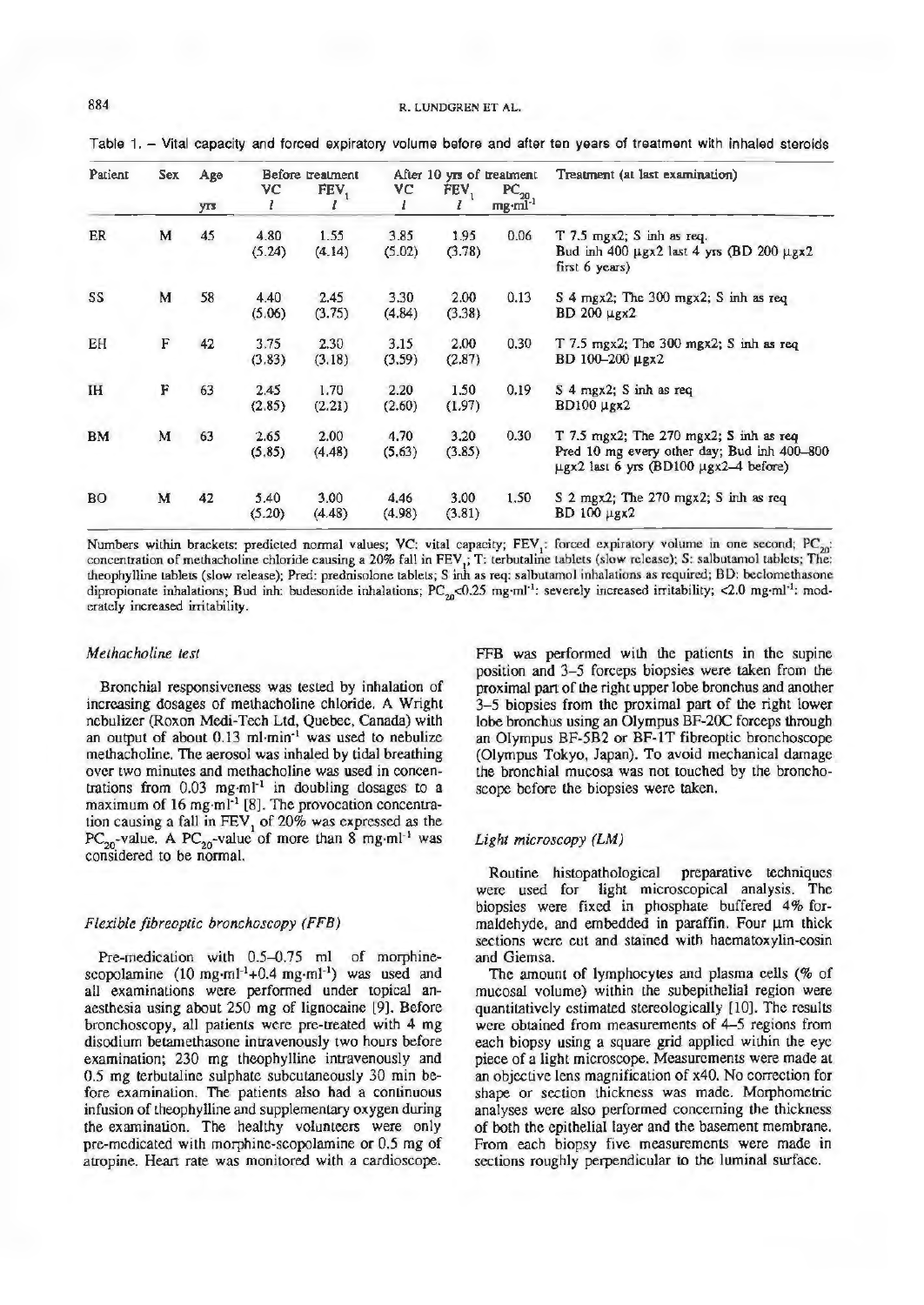## *Scanning electron microscopy (SEM)*

After gentle washing in normal saline to remove mucus, the biopsies were fixed in 2.5% glutaraldehyde, critical point dried, mounted on holders and vacuum coated wilh gold [11]. The biopsies were examined in a Cambridge S-4 scanning electron microscope (Cambridge Instruments Ltd, Cambridge, England). The biopsies were studied at four different magnifications: x60 for an overview of the biopsies;  $x600$  for an overview of the structure of the epilhelial surface and for estimation of the proportion between ciliated and non-ciliated cells. Cell surfaces and cilia were studied at a magnification of x2,400 and details of cilia and microvilli were studied at a magnification of x 12,000.

## *Statistics*

For comparison between groups Wilcoxon's nonparametric rank sum test was used. A value of p<0.05 was considered to be statistically significant.

## Results

During bronchoscopy the bronchial mucosa appeared macroscopically normal in all patients and volunteers. In two patients a slight bronchospasm, which did not need treatment, was noted after bronchoscopy, otherwise there were no complications.

VC and  $FEV<sub>1</sub>$  as well as bronchial responsiveness expressed as  $PC_{20}$ -values are shown in table 1.

#### *Control subjects*

Light microscopic examination of the biopsies from the healthy control subjects showed a pseudostratified airway epithelium with ciliated cells but also secretory cells and basal cells. Only a few inflammatory cells, mainly lymphocytes, could be seen in the subepithelial tissue (table 2). Ciliated cells with a high density of cilia

Fig. I. - Light microscopy of bronchial mucosal biopsy from patient with bronchial asthma (IH) before treatment with inhaled steroids. There are large numbers of inflammatory cells, mainly lymphocytes (INF) in the lamina propria. BM: basement membrane. Stained with haematoxylin-eosin. Bar: 20 um.



Fig. 2. - Bronchial mucosal biopsy from a patient with bronchial asthma (ER) after ten years of treatment with inhaled steroids. By light microscopy only a few inflammatory cells can be seen in the lamina propria. BM: basement membrane. Hucmatoxylin-eosin x600. Bar: 20 µm.

Table 2. - Inflammatory cells, thickness of epithelium and thickness of basement membrane in control subjects and in asthmatic patients before and after ten years of treatment with inhaled steroids expressed as median values and range (within brackets)

| Control subjects                         | <b>Inflammatory</b> cells<br>(% of mucosal volume) | Thickness of epithelium<br>$(\mu m)$ | Thickness of basement membrane<br>$(\mu$ m |
|------------------------------------------|----------------------------------------------------|--------------------------------------|--------------------------------------------|
| Control subjects<br>$(n=6)$              | $0.73(0.30-1.10)$                                  | 33.1 (31.2-43.2)                     | $4.8(2.9-6.7)$                             |
| Asthmatic patients<br>$(n=6)$            |                                                    | NS                                   | NS                                         |
| Before treatment                         | $3.46(1.09 - 6.49)$                                | 34.7 (31.9-36.9)                     | $7.0(3.8-9.6)$                             |
| with inhaled steroids                    |                                                    | NS.                                  | NS                                         |
| After treatment<br>with inhaled steroids | $0.41(0.30-0.79)$                                  | 36.0 (32.6-42.5)                     | $5.8(3.8-7.2)$                             |

n: number of patients. Statistical significance. N.S.: not significant; x: p<0.05, asthmatics before treatment compared with control subjects;  $\dagger$ : p<0.05, asthmatics after treatment compared with before treatment.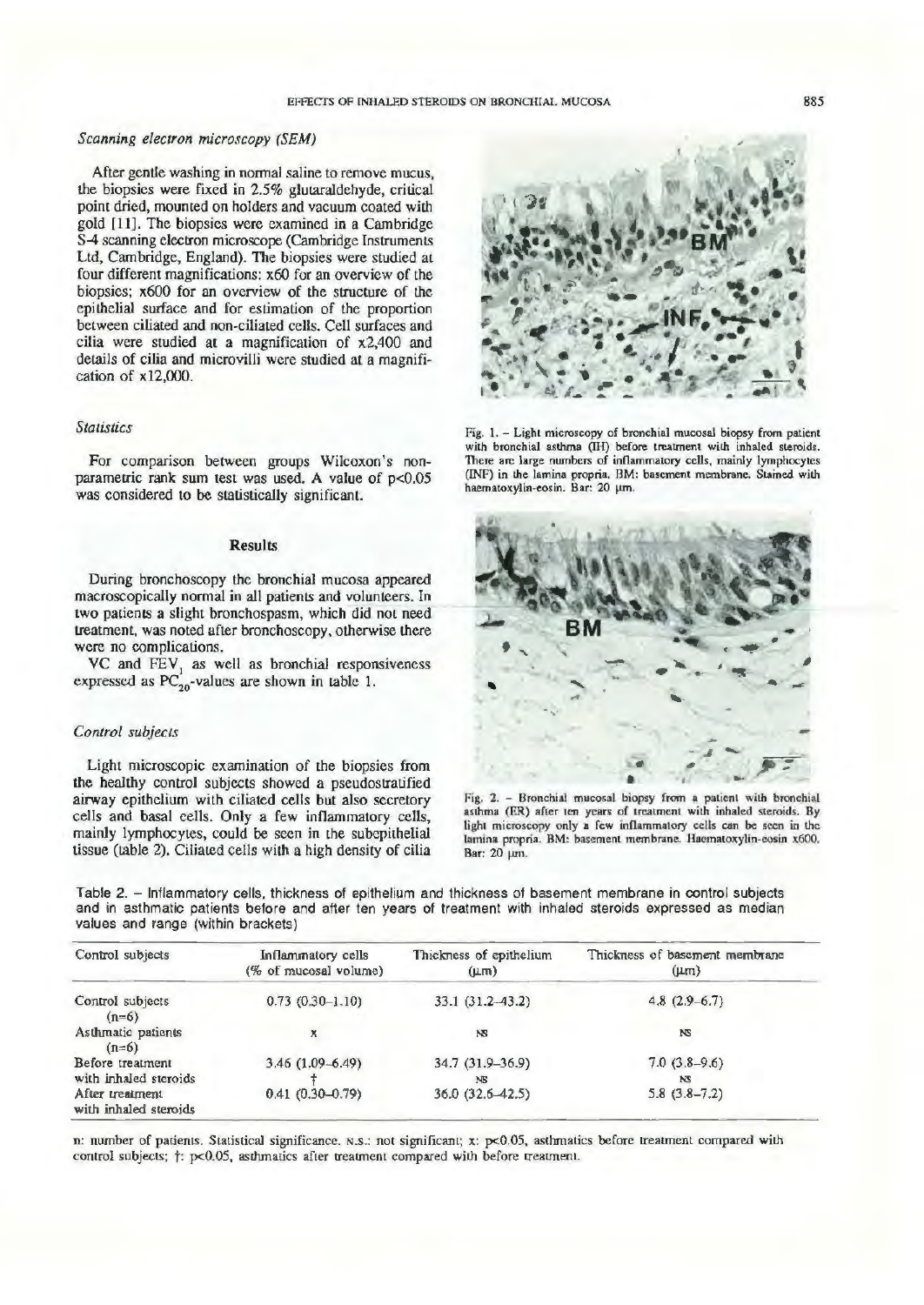

Fig. 3a. - An overview of a bronchial mucosal biopsy from an asthmatic patient (BO) treated for ten years with inhaled steroids. R: respiratory surface epithelium. A: artefact where epithelial cells have been torn off. SEM x60. Bar: 200 µm. Fig. 3b. - Area within the square in figure 3a showing normal ciliated respiratory epithelium. The mucous layer has been washed away. M: fragment of mucus. SEM x600. Bar: 20 um. Fig. 3c. - Area within the square in figure 3b showing normal ciliated epithelium. SEM x2,400. Bar: 5 µm.Fig. 3d. - Area within the square in figure 3c showing normal cilia. SEM x12,000. Bar: 1 um.

dominated the field of view as seen by SEM. Secretory cells could, only occasionally, be seen through the ciliated carpet. No cilial abnormality was observed.

# *Asthma patients before treatment with inhaled steroids*

There was a significant (p<0.05) increase in inflammatory cell numbers in the biopsies taken from asthmatic patients before treatment compared with the biopsies from the control subjects (fig. 1, table 2). The cells consisted mainly of lymphocytes, some plasma cells and eosinophils while neutrophils were observed only occasionally. There was no difference in the thickness of the basement membrane or the thickness of the epithelium between asthmatic patients and control subjects (table 2). In two patients a small focal area with squamous metaplasia of the epithelium was observed.

SEM showed reduced coverage by cilia in the biopsies from all six patients (table 3). In three patients there were large areas with non-ciliated cells. In the remaining three patients the normal ciliated epithelium was mixed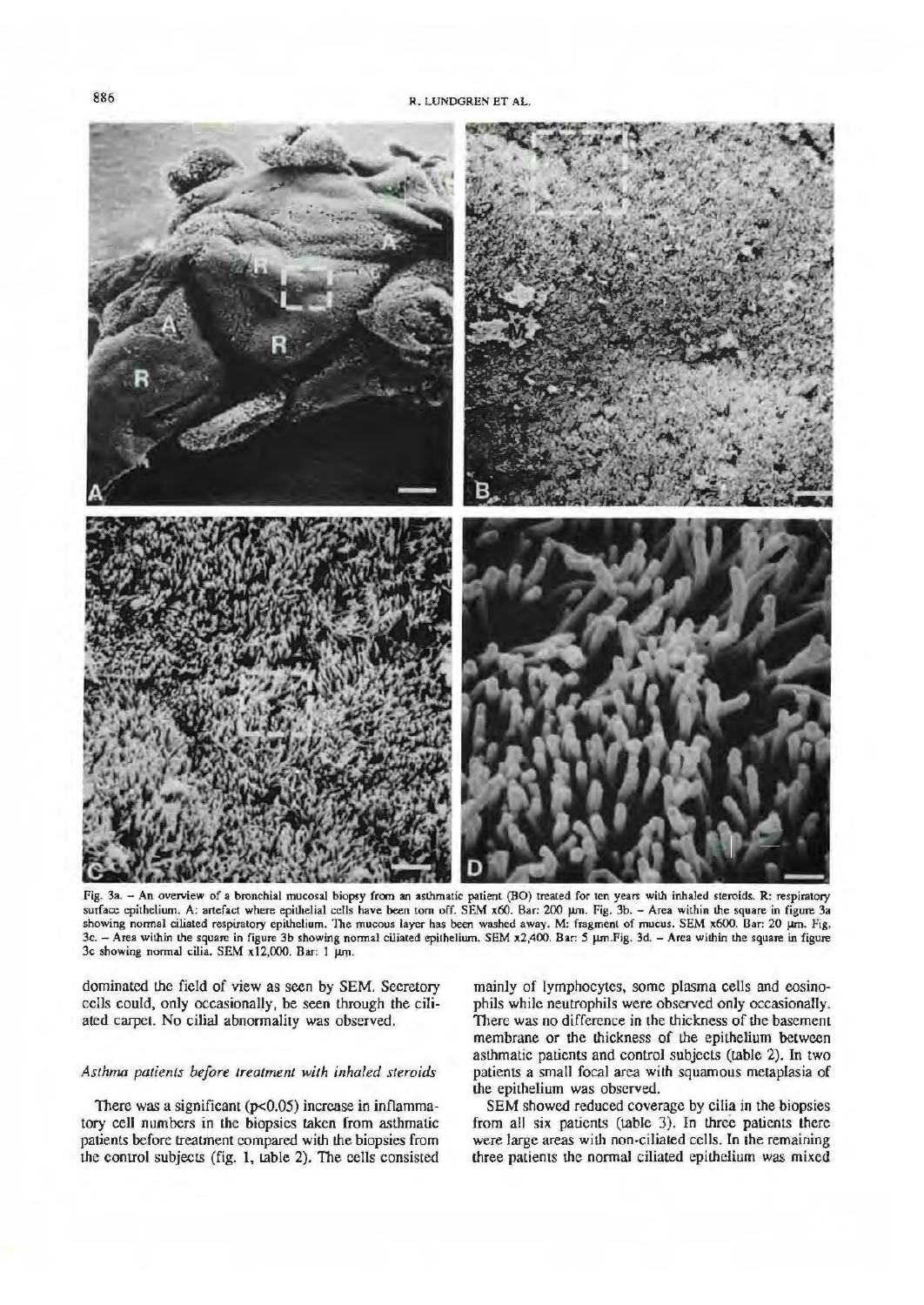with areas showing both ciliated and non-ciliated cells or areas covered with only non-ciliated cells. In all patients, small areas with abnormal, usually short, cilia were found.

Table 3.- Proportion of non-ciliated epithelium as viewed by scanning electron microscopy in bronchial mucosal biopsies taken before and after ten years of treatment with inhaled steroids

| Patient   | Before treatment | After 10 yrs of treatment |
|-----------|------------------|---------------------------|
| ER        | 4/5              | 1/4                       |
| SS        | 1/3              | 1/10                      |
| EH        | 1/4              | 1/5                       |
| ΙH        | 4/5              | 1/10                      |
| <b>BM</b> | 4/5              | <1/10                     |
| <b>BO</b> | 1/5              | 1/10                      |

## *Asthma patients after ten years of treatment with inhaled steroids*

In the biopsies taken after ten years of treatment with inhaled steroids there were few inflammatory cells, and only isolated eosinophils could be seen in the subepithelial tissue (fig. 2). There was a significantly reduced number of inflammatory cells after treatment {table 2). There was no significant difference in inflammatory cell numbers between the biopsies taken from the asthmatic patients after treatment and the biopsies taken from the control subjects. There was no significant difference in the thickness of the epithelium or the thickness of the basement membrane between control subjects and asthmatics treated with inhaled steroids {table 2). Small focal areas of squamous cell metaplasia were seen in the same two patients as before treatment.



Fig. 4. - Biopsy from an asthmatic patient (80) treated for ten years with inhaled steroids showing bronchial epithelium with a mixture of ciliated and non-ciliated celis. S: secretory ceU; M: mucus. SEM x2,400. Bar: 5  $~\mu$ m.



Fig. 5. - Bronchial mucosal biopsy from an asthmatic patient (SS) treated for ten years with inhaled steroids showing epithelium with normal ciliated ceUs (to the right) and a focal area without ciliated cells (to the left). SEM  $x600$ . Bar: 20  $\mu$ m.

In all patients the non-ciliated areas had decreased in the biopsies after treatment (table 3). As viewed by SEM an almost normal ciliated epithelium (fig. 3) was seen in two patients. In three of the six patients the biopsies showed small focal areas with a mixture of nonciliated and ciliated cells among otherwise normal ciliated epithelium (fig. 4). In four patients small focal areas with non-ciliated columnar or flattened cells could also be seen (fig. 5). Abnormal cilia were seen in four patients. ln one of the patients a focal area with irregularly arranged elongated cilia was observed.

## **Discussion**

The possibility of performing FFB on patients with bronchial asthma has been discussed because of the potential danger. SAHN and ScoGGIN [12] reported three severe complications among asthmatics examined with FFB. The National Heart, Lung and Blood Institute workshop summaries [13] concluded that bronchoaJveolar lavage performed *via* FFB on volunteer subjects with asymptomatic asthma receiving minimal medication can be performed safely. The patients examined in the present study had rather severe asthma, but were in a stable stage at the time of examination, and they were all carefully pre-treated with steroids and bronchodilators.

In two of the patients, a slight bronchospasm was noted after bronchoscopy, but otherwise there were no complications.

Bronchial epithelial damage has been observed in patients with bronchial asthma and, in recent years, the role of epithelial damage and bronchial mucosal inflammation has been discussed as a possible pnthogenetic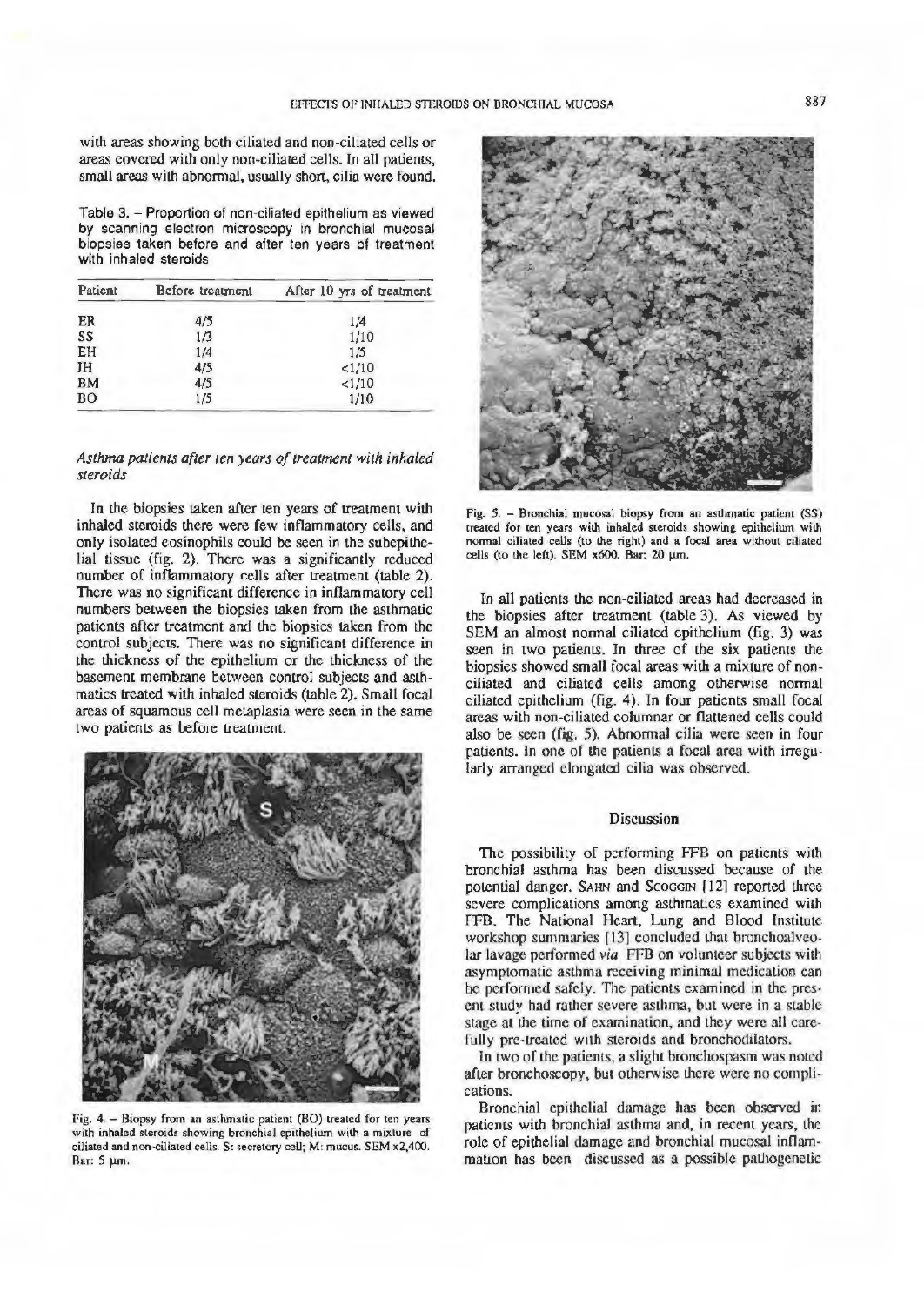factor in bronchial asthma  $[2, 3, 14-16]$ . Dunnu.  $[1]$ noted mucosal oedema and separation of mucosal cells in patients dying from asthma. CUTZ *et a/.* [17] showed changes in the lungs of children with severe asthma even when they were asymptomatic. They noted goblet cell hyperplasia, "thickening of the basement membrane", peribronchial smooth muscle hypertrophy and eosinophilic infiltration. The luminal surfaces of ciliated cells showed cytoplasmic blebs and abnormal cilia. We could not measure any thickening of the basement membrane but eosinophils were noted before treatment and abnormal cilia were seen before as well as after treatment.

BARNEs [16] has discussed possible mechanisms whereby epithelial damage conld cause bronchial hyperresponsiveness. LAITINEN et al. [2] observed epithelial changes in eight patients with mild to severe bronchial asthma. Major epithelial damage appeared as focal lesions and different stages of damage could be seen in the same biopsy specimens. In our study all patients had focal areas of epithelial changes in the biopsies taken before treatment with inhaled steroids. Even after ten years of treatment epithelial changes with reduced numbers of ciliated cells could be seen in biopsies from all but two patients. The changes were, however, less pronounced in the biopsies taken after ten years of treatment compared with biopsies taken before treatment.

It has been suggested that inflammation plays an important role in the pathogenesis of bronchial hyperresponsiveness. HoLTZMAN *et al.* [19] noted an increase in the number of neutrophils in the epithelium in biopsies from dogs that became hyperresponsive after ozone inhalation. LAITINEN et al. [2], although observing epithelial changes in all the asthmatic patients examined, rarely noted mast cells, leucocytes were found only occasionally and eosinophils were not reported. In our study an increase in inflammatory cells above normal was seen in the biopsies taken from asthmatics before treatment. Lymphocytes and plasma cells were common, cosinophils could also be seen and neutrophils were rare. The number of attacks of asthma decreased during the years of treatment compared with the year before treatment with beclomethasone dipropionate inhalation had commenced. It is tempting to suggest that the decreased number of inflammatory cells following treatment is the result of the anti-inflammatory effect of inhaled steroids, and that there is a relationship between bronchial hyperreactivity and bronchial inflammation [18, 19]. On the other hand, following treatment all patients were still hyperresponsive to methacholine, despite the absence of histological evidence of inflammation in the biopsies. Unfortunately, no examinations of bronchial reactivity were performed before treatment for comparison. All patients were examined when their asthma was stable. It is possible that the degree of inflammation is increased during an acute attack of asthma but assessment by biopsy is difficult to take during such attacks.

In two patients small areas of metaplasia were seen in the biopsies taken after ten years of treatment, in contrast to the majority of the biopsies from these patients which had a normal ciliated epithelium. During the last years these two patients had increased their daily dosage of inhaled steroids (table 1). The fact that the biopsies taken from these two patients before treatment also showed metaplasia of the epithelium suggests that the metaplasia was not caused by the treatment with inhaled steroids.

The biopsies taken from the bronchial mucosa were small and it is difficult to be sure that they were representative of the whole bronchial mucosa. During bronchoscopy there were, however, no macroscopic signs of change in the epithelium and several biopsies were taken to obtain material as representative as possible.

In conclusion the present study showed bronchial mucosal inflammation and epithelial damage in asthmatics. Long-term treatment with inhaled steroids significantly decreased inflammation and also reduced epithelial damage, but the patients still had bronchial hyperresponsiveness.

#### Rererences

1. Dunnill MS. - The pathology of asthma with special reference to changes in the bronchial mucosa. J *ClinPathol,* 1960, 13, 27-33.

2. Laitinen LA, Heino M, Laitinen A, Kava T, Haahtela T. - Damage of the airway epithelium and bronchial reactivity in patients with asthma. Am Rev Respir Dis, 1985, 131, 599-606.

3. Metzger WJ, Hunninghake GW, Richerson HB. - Late asthmatic responses: inquiry into mechanisms and significance. *Clin Rev Allergy, 1985, 3, 145-165.* 

4. Andersson E, Smidt CM. - Bronkieslimhinden efter langtidsbehandling med beclometasondipropionat (Becotide). *Ugeskr Laeg,* 1974, 136, 1192-1194.

5. Thringer G, Eriksson N, Malmberg R, Svedmyr N, Zettergren L. - Bronchoscopic biopsies of bronchial mucosa before and after beclomethasone dipropionate therapy. *Postgrad Med* J, 1975, Suppl. 4, 30-31.

Lundgren R. - Scanning electron microscopic studies of bronchial mucosa before and during treatment with beclomethasone dipropionate inhalations. *Scand* J *Respir Dis,* 1977, Suppl. 101, 179-187.

7. Nakhosteen JA. - Histologische undersuchung von bronchial-schleimhautbiopsie nach inhalation von beclometasondipropionat über 31 monate. Prax Pneumol, 1979, 33, 172-176. 8. Hargreave FE, Ryan G, Thomson NC, O'Byrne PM, Latimer K. Juniper EF, Dolvich J. - Bronchial responsiveness and clinical significance. J *Allergy Clin Jmmunol,* 1981, 68, 347-355.

9. Lundgren R, Grubbstr<>m J, Philipson K, Haglund *S,*  Mossberg B, Camner P. - Tracheobronchial clearance after flexible fiberoptic bronchoscopy. *Eur* J *Respir Dis,* 1983, 64,  $3 - 8.$ 

10. Weibel ER. - Stereological methods. *In:* Practical methods for biological morphometry, Vol I. Academic Press, London, 1979, pp. 40-62.

11. Lundgren R, Hörstedt P, Winbald B. - Respiratory mucosal damage by flexible fiberoptic bronchoscopy in pigs. *Eur*  J *Respir Dis,* 1983, 64, 24-32.

12. Sahn SA, Scoggin C. - Fiberoptic bronchoscopy in bronchial asthma. A word of caution. *Chest,* 1982, 69, 39~2.

13. NHLB workshop summaries. - Summary and recommendations of a workshop on the investigative use of fiberoptic bronchoscopy and bronchoalveolar lavage in asthmatics. *Am Rev Respir Dis,* 1985, 132, 180-182.

14. Boushey HA, Holtzman MJ, Sheller JR. Nadel JA. - Bronchial hyperreactivity. *Am Rev Respir Dis,* 1980, 121, 389~13.